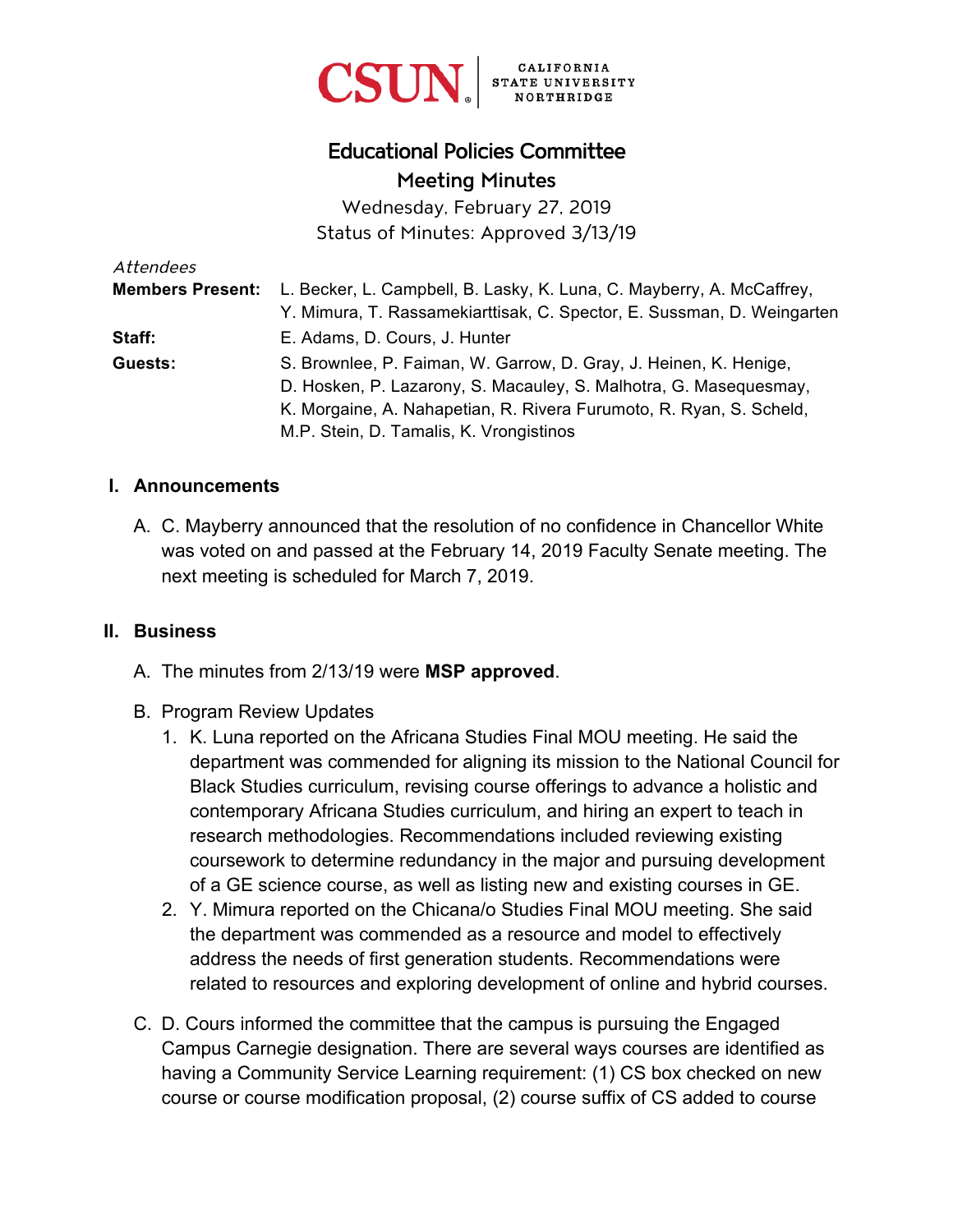number, (3) SOLAR Catalog includes CSL designation, and (4) course catalog includes the statement "*offers a community service opportunity with activities relating to concepts and theories and presented."* An audit found that course descriptions, attributes and suffixes are listed inconsistently in the University Catalog and SOLAR for courses that were previously approved by EPC for service learning. It was **MSP** that EPC will approve these corrections through a memo from the associate dean (confirming approval from the department and college) that it is intended the course have all four of these elements, and the corrections be made.

C. Spector said it would be helpful to have guidelines for designating a course as service learning. D. Cours said there is a policy on service learning she will send to the committee.

- D. The following items were informational and not voted on (effective Fall 2019). **PREVIOUSLY OFFERED EXPERIMENTAL TOPICS College of Health and Human Development** 
	- 1. RTM 296RS Introduction to Recreational Sport Management (3). It was noted that the record of consultation with Kinesiology on the original proposal was marked as Yes instead of No. The college will correct the record of consultation for Kinesiology on the original proposal. The Kinesiology department does not object to the course offering for Fall 2019.

#### **College of Humanities**

- 2. CAS 396D Food, Power and Culture in Central America
- E. David Nazarian College of Business and Economics

# *Business Honors Program*

## *New Experimental Topics Course*

1. BUS 496BH – Systems Thinking for Organizations (3). **MSP approved** with the addition of a course assessment statement.

## F. College of Social and Behavioral Sciences

## *History*

## *Course Deletions*

- 1. HIST 273 American Criminal Trials (3). **MSP approved**.
- 2. HIST 354 The Social Sciences: A Comparison (3). **MSP approved**.
- 3. HIST 469P Pirates in the Atlantic World (3). **MSP approved**.
- 4. HIST 492IP Hist Cult Geog Soc Prov (3). **MSP approved**.
- 5. HIST 495 The Philosophy of History (3). **MSP approved**.

## *Anthropology*

## *Course Modification*

6. ANTH 341 – Bones: An Introduction to the Study of Human Remains (3). **MSP approved**. Check box for use in own program.